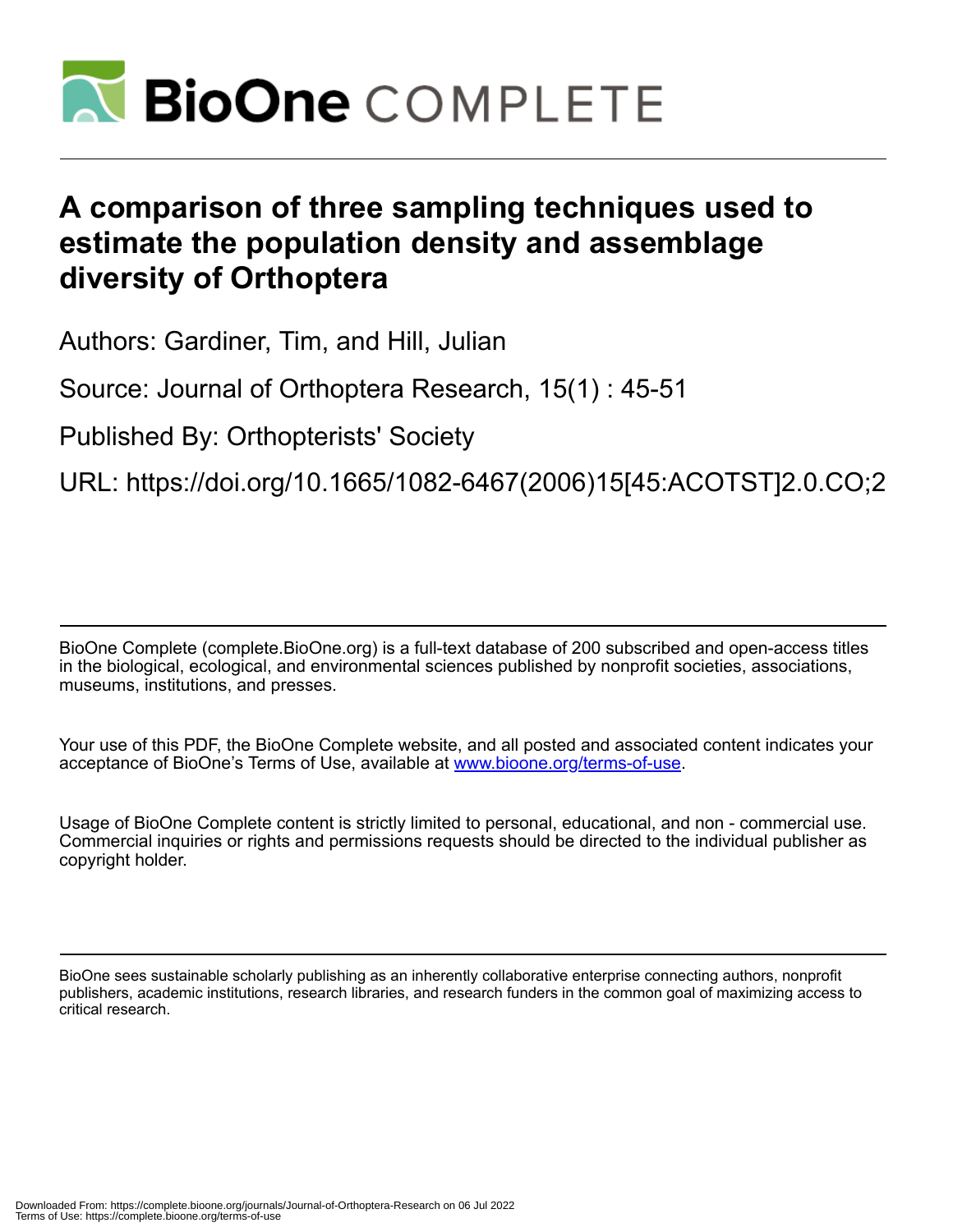## A comparison of three sampling techniques used to estimate the population density and assemblage diversity of Orthoptera

### TIM GARDINER AND JULIAN HILL

[TG] Centre for Environment & Rural Affairs (CERA), Writtle College, Chelmsford, Essex, UK, CM1 3RR. Email: tg@writtle.ac.uk [JH] Faculty of Land & Food Resources, University of Melbourne, Parkville, Victoria 3010, Australia.

#### **Abstract**

 We undertook a comparative study in 2004 at Writtle College, Chelmsford, Essex, UK, using box quadrat, open quadrat and transect sampling techniques, to ascertain the significance of emigration and immigration of individuals from survey plots during sampling and the implications for abundance estimation and subsequent calculation of assemblage diversity. Both open quadrat and transect techniques consistently produced underestimates of total Orthoptera density, *Chorthippus* nymph density and *Chorthippus parallelus* adult density, when compared to box quadrat sampling, although the differences between techniques were not statistically significant. We suggest that these underestimates of density using the former techniques were due to individuals escaping from the observer during sampling, whereas individuals jumped onto the high sides of the box quadrats.

 Both open quadrat and transect monitoring tended to miss the tettigoniids *Metrioptera roeselii* and *Conocephalus discolor,* leading to underestimates of species richness when compared to box quadrat sampling. We suggest that if surveyors wish to ascertain bushcricket abundance or species richness at a study site, methods that constrain movement of individuals, such as box quadrats, should be used.

#### Key words

Orthoptera, quadrat, transect, sampling, abundance, diversity

#### **Introduction**

 Ecologists have frequently quantified the density of populations of Orthoptera in grassland ecosystems, often as indicators of the effects of changes in land management on species conservation (for instance, van Wingerden *et al*. 1992, Wettstein & Schmid 1999, Bolger *et al*. 2000, Gardiner *et al*. 2002).Many of these studies have attempted to make objective measures of population size in the area of interest using mark, release, recapture techniques (MRR: Richards & Waloff 1954, Southwood 1978, Evans *et al*. 1983, Greenwood 1996) or biocenometers (Isern-Vallverdu *et al*. 1993). These methods produce data on the total number of individuals per unit area and allow other ecological indicators, such as insect biomass, to be measured (Isern-Vallverdu *et al*. 1993). However, problems with these methods are the high labor requirement and slow rates of sampling.

 Constraints on the rate of sampling often dictate that ecological studies are not conducted using the most precise and accurate methods (New 1998). Therefore, to estimate population size, a strategy of subsampling is necessary to ensure adequate coverage of the survey site. In the majority of UK grassland systems, the sampling methods used to estimate the abundance of Orthoptera have included box quadrats with high sides to prevent individuals

migrating away from survey plots (Grayson & Hassall 1985, Cherill & Brown 1990), open quadrats, which lacked physical barriers to control emigration of individuals (Clarke 1948, Richards & Waloff 1954, Gardiner & Pye 2001, Gardiner *et al*. 2002, Gardiner *et al*. 2003), and transects (Gardiner *et al*. 2005b). Transects are a commonly used method of recording insect abundance, particularly for butterflies (Pollard & Yates 1993) and grasshoppers (Wettstein & Schmid 1999). This technique involves a set route walked by an observer at a slow strolling pace, recording any individuals of the target species sighted within agreed parameters (*e.g.,* in a 0.5-m strip in front of the recorder). These three relatively quick and inexpensive sampling techniques require grasshoppers to be flushed out of the sward and then identified visually (Gardiner *et al*. 2005a). In most studies, flushing of grasshoppers is conducted by brushing the vegetation with a pole, which causes the grasshoppers present in the survey plots to jump upon disturbance, allowing visual identification by an observer. The methods are much affected by the locomotion of the grasshoppers upon disturbance and by the skill of the observer in identifying jumping or flying species. Early data by Clarke (1948) demonstrated that the movement of *Chorthippus parallelus* could lead to an underestimation of population size, as the majority of grasshoppers jumped when disturbed, but then burrowed down into the vegetation upon landing. If observation of the species was not achieved quickly after the initial sighting, the grasshopper might be overlooked, leading to an underestimation of abundance. In addition, such visual surveys are feasible only at very low population densities.

 Estimations of grasshopper density might also be affected by the sampling behavior of the surveyor. For example, is a stationary observer peering into a constrained survey area (*e.g.,* a box quadrat) likely to see more grasshoppers than one who is walking a transect, where grasshoppers on the periphery of the observer's vision could escape undetected?

 Open quadrat and transect methods can also suffer from the emigration and immigration of individuals from and to plots during sampling, leading to incorrect estimations of orthopteran abundance at a survey site. Box quadrats seem to provide a solution to these migration errors, with the high sides (>50-cm height) preventing the majority of resident individuals from escaping during quadrat positioning or from entering the plot subsequently.Use of box quadrat sampling also allows orthopterans to be more easily captured, weighed and classified (instar, sex, species: Grayson & Hassall 1985, Cigliano *et al*. 2002) than in open quadrat and transect sampling. However, it is important to note that all sampling methods provide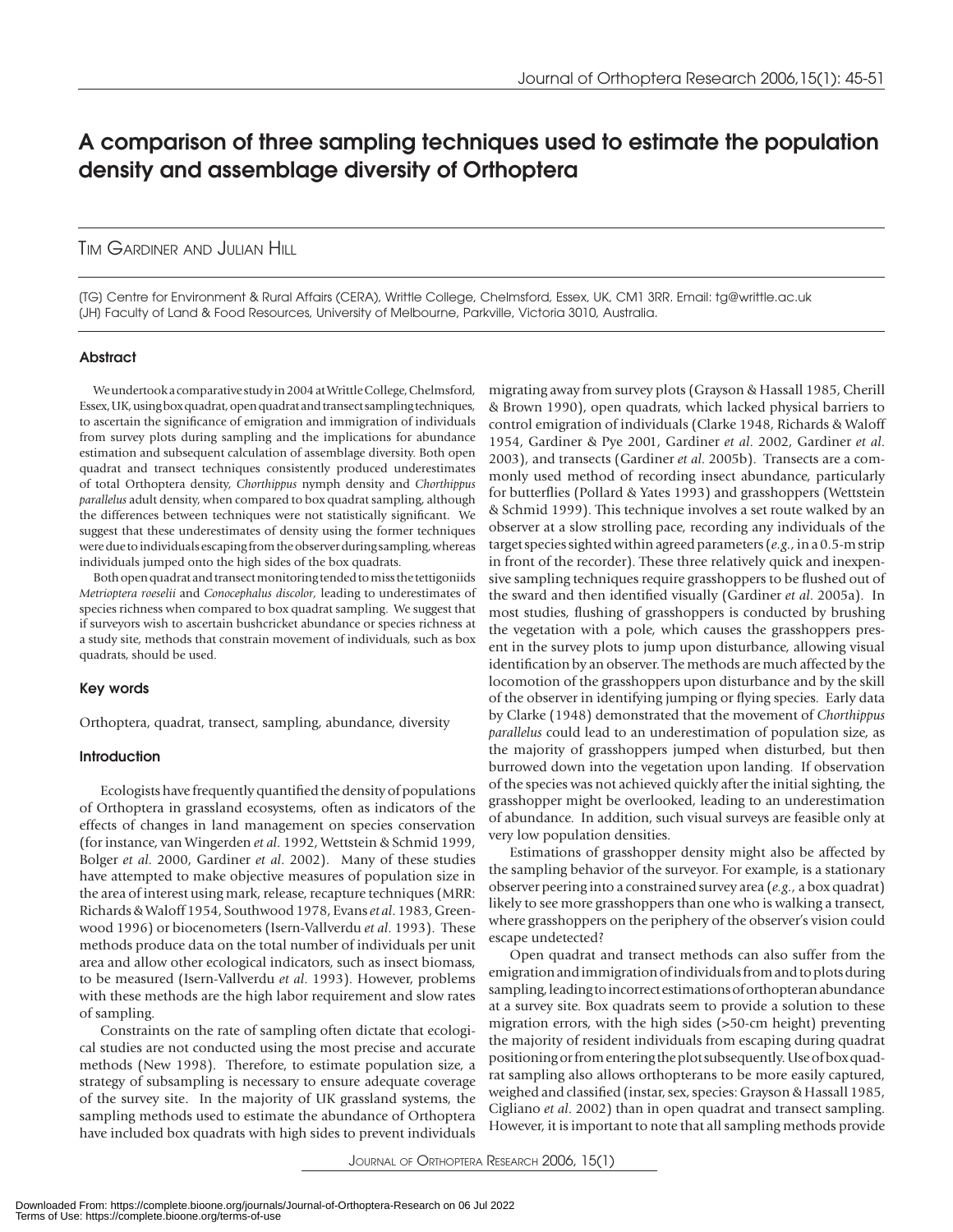only an estimation of the number (density of individuals m-2) of Orthoptera present and not the actual population size (Gardiner *et al*. 2005a). It is almost impossible to quantify total population size at a survey site, especially where contagious (or clustered) distributions of Orthoptera and tall vegetation are present. For example, in tall vegetation, Orthoptera may remain hidden deep in the foliage, whilst in heterogeneous swards, clusters of Orthoptera may be missed by random sampling methods.

 Our objective was to examine and compare population density estimates obtained using box quadrat, open quadrat and transect sampling techniques. The analysis aimed to ascertain the significance of emigration and immigration of individuals from survey plots during sampling and the implications for abundance estimation and subsequent calculation of assemblage diversity.

#### **Methods**

*Study site for comparison of methods.—*The study site was located on an area of pasture (O.S. grid reference TL664067; lat 51° 44' 05''N, long 0° 24' 33'' E) on the Writtle College Estate, Chelmsford, Essex, UK. The vegetation was dominated by *Lolium perenne*, interspersed with small patches of bare earth. The overall grasshopper density (of all species combined) at the study site in previous years was 0.48 adults m-2, with *Chorthippus albomarginatus* and *C. parallelus* the most abundant species; *Chorthippus brunneus* was comparatively rare (Gardiner *et al*. 2002).

 Small populations of *Chorthippus* grasshoppers are known to occur in *L. perenne* grasslands in the surrounding area. For example, assemblage densities at nearby sites ranged from 0.01 adults m-2 to 0.13 adults m<sup>-2</sup> (Gardiner *et al.* 2002), suggesting that the study site was representative of the local grasshopper populations.

 The experiment was conducted in an area of homogeneous vegetation where the sward height was uniformly <20 cm, thus ensuring that Orthoptera could be readily flushed and visually identified. Areas of grassland with tall, dense vegetation (>50 cm in height) were avoided, as there was the possibility that grasshoppers may have remained hidden deep in the foliage, thus avoiding detection.

 The approximate size of the Writtle College Estate is 210 ha, mainly comprised of mixed farmland and horticultural areas, with some designated conservation sites. A high proportion of the arable area (amounting to 45% of the total) has been cropped with winter cereals (wheat and barley) for many years. The estate extends over many different soil types, but most originate from glacial boulder clay and have variable pH (5.8 to 8.1) and high moisture content in winter (Neate 1979). Southeast Essex has a relatively dry, temperate climate, characterized by an average air temperature of 10˚C (normalized range -5 to 32°C) and annual rainfall of approximately 550 mm.

*Sampling methods for Orthoptera density.—*Ten surveys were conducted at the study site starting on 25 May 2004, with repeat surveys occurring at approximately 10-d intervals (weather permitting) throughout the summer, and with the last survey date being 30 August. On each survey occasion, 3 sampling methods (box quadrat, open quadrat and transect) were used to search 40 m2 by the observer. The observer had approximately 5 y experience of estimating grasshopper densities in UK grasslands and had extensive experience of using all three methods.

 It was possible to accurately determine adult grasshoppers (Orthoptera: Acrididae) and bushcrickets (Orthoptera: Tettigoniidae) to species on sight. However, grasshopper nymphs are difficult to place to species visually (Richards & Waloff 1954). In preliminary surveys of the experimental areas on the Writtle College Estate in previous years (1999 to 2001), only three *Chorthippus* species were identified: therefore nymphs on the plots could be confidently assumed to belong to this genus and any nymphal individuals flushed were recorded as *Chorthippus* spp. nymphs.

*Box quadrat design and method of counting Orthoptera.—*Box quadrats, with high sides (>50 cm), trap Orthoptera within the boundaries of the quadrat and "a chase" after any escaping individuals is therefore not required (Cherill & Brown 1990, Ausden 1996). The method reduces the effect of migration from a site during a survey. For this reason data collected using box quadrats were compared against other sampling techniques where Orthoptera can more easily escape from the surveyor. The box quadrat used in this study had an area of 1 m<sup>2</sup> (1  $\times$  1-m) with sides of 0.6 m height, constructed from wood (Grayson & Hassall 1985). The quadrat was dropped over the vegetation from a height of 0.5 m, trapping grasshoppers and bushcrickets inside and allowing visual identification and counts *in situ*. Orthoptera were occasionally observed to escape from the plots as the quadrat was dropped onto the vegetation. The location of box quadrat placement was determined by random coordinates selected before the surveys commenced. The x and y coordinates (to the nearest m) of a predetermined corner of the quadrat were taken from a random number table.

 Within the quadrat, Orthoptera were flushed from the sward using a pole (diameter: 50 mm, length: 1 m) and quite often jumped onto the wooden quadrat sides where they could be easily identified. On each of the survey occasions, 40 box quadrats were searched for Orthoptera (total area searched  $40 \text{ m}^2$ ). A thorough search period, to ensure complete coverage of the vegetation within a quadrat, required approximately 30 s, although the authors acknowledge that in higher density populations (*e.g.,* >2 m-2) a longer search period (>60 s) may be required to record all visible individuals. A fixed 'no-find' period can be adopted, after which surveying of a plot is terminated [*e.g.,* 10 min as in Bridle *et al*. (2002)]. All surveys commenced in the late afternoon (1600 to 1800) when Orthoptera are less active and therefore easier to identify (Marshall & Haes 1988). Air temperatures just before surveys began varied from 19 to 25˚C.

*Open quadrat sampling for Orthoptera.—*Open quadrat sampling does not control displacement of Orthoptera during a counting period and therefore it is possible that individuals can escape before identification has been confirmed or appear though not originally present. The technique used for the open quadrat study has been reported in detail previously by Gardiner *et al.* (2002). The observer marks out the corners of each  $2 \times 2$ -m quadrat with poles, without disturbing the grasshoppers within by casting shadows. The insects are then flushed by brushing the vegetation with a pole (same dimensions as for box quadrat surveys) and flushing proceeds from one edge of the quadrat to the other, sweeping the vegetation in an arc of 180˚. Only grasshoppers within the quadrat at the start of the sweep are recorded, with those leaping in from outside discounted. On each of the survey occasions, 10 randomly located quadrats (positions determined using a random number table as in the box quadrat sampling) were flushed for Orthoptera (total area searched 40 m<sup>2</sup>). Again, as with the box quadrat sampling, it took the observer approximately 30 s to search and identify the Orthoptera in each quadrat. All surveys commenced in the late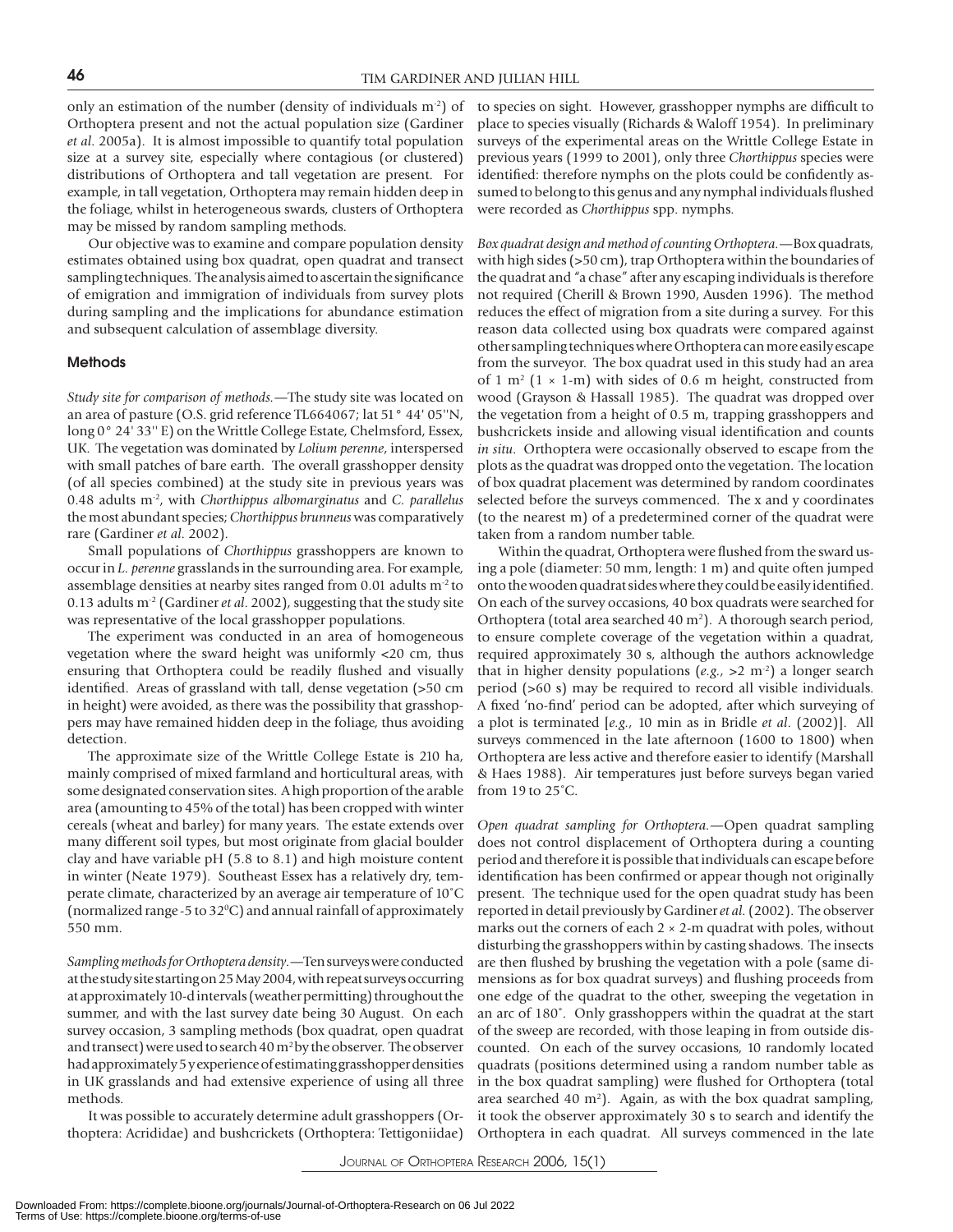afternoon (1600 to 1800) and air temperatures just before surveys, varied from 19 to 25˚C.

**Table 1.** Number of Orthoptera species recorded using each sampling technique; species absent from open quadrat and transect recording but observed in box quadrat sampling.

*Transect counts.—*At the study site, eight transects of 10-m length were established on each of the survey occasions (total area searched  $40 \text{ m}^2$ ). Each transect was walked at a slow pace (2 km/h) and the number of Orthoptera individuals flushed in a 0.5-m strip in front of the observer counted (in an identical fashion to that reported by Isern-Vallverdu *et al*. 1993). Each transect walk took the observer approximately 18 s to complete and to identify and record the Orthoptera present. Transect surveys of Orthoptera assemblages by Wettstein & Schmid (1999) used a similar walking speed (1.2  $km/h$ ) to survey grasshoppers in a  $1 \times 20$ -m strip. All surveys commenced in the late afternoon (1600 to 1800) and air temperatures as surveys commenced varied from 19 to 25ºC.

*Sweep sampling to determine species composition and developmental stage on each survey occasion.—*Sweep-net sampling was undertaken at the study site on each survey occasion to determine the relative abundance of the developmental stages of Orthoptera. The method used was similar to that reported in other studies (Evans *et al*. 1983, Karpakakunjaram *et al*. 2002, O'Neill *et al*. 2002): a 30-cm diameter net was used to sweep the vegetation once back and forth in a 180˚ arc (one sample) at a height of 5 cm, the arc covering approximately 3 m. The number of adults and nymphs of grasshoppers and bushcrickets in 20 such sweep samples was recorded on every sampling occasion (10 survey dates) using the key of Capinera & Sechrist (1999) as a general guide to developmental stage. As the key may not be exactly applicable to UK Orthoptera, where there was doubt re the developmental stage of any individual, it was released without classification. Sweep netting was conducted in the late afternoon (1600 to 1800, air temperature 19 to 25˚C) on every survey occasion.

*Statistical analysis.—*All three methods gave a direct measurement of the number of Orthoptera per unit area on the sampled quadrats or transects (Duffey *et al*. 1974), and the data were compared as the number of individuals  $m<sup>2</sup>$ . For each survey occasion, the total counts of all species combined, *Chorthippus* spp. nymphs and *C. parallelus* adults for each 2 × 2-m open quadrat, 10-m transect section and box quadrat, were reported as a total density  $m<sup>2</sup>$  for each sampling unit. These data were analysed using Friedman's two-way ANOVA (Heath 1995). The number of species per survey obtained using each sampling technique was also compared using Friedman's two-way ANOVA statistic, with sampling technique and survey occasion as the factors.

 Assemblage diversity estimates were calculated using Version 3.02 Species Diversity and Richness software (Pisces Conservation Ltd, IRC House, The Square, Pennington, Lymington, Hampshire) from data collated from each of the three methods. The Shannon-Wiener Diversity Index (H', Kent & Coker 1992) was calculated for each survey occasion for all methods, using the total number of individuals recorded for each Orthoptera species. The median assemblage diversity for the whole season using each sampling technique was compared using Friedman's two-way ANOVA.

 To ascertain whether data collected using the open quadrat and transect methods demonstrated similar trends to that produced using the box quadrats, we used Spearman's rank correlation (Heath 1995). Data included in the correlation analysis were the total number of Orthoptera m<sup>-2</sup>, density of *Chorthippus* spp. nymphs, density of *C. parallelus* adults (other species were not abundant

|                |              | Sampling technique |                 |                | Species absent  |              |
|----------------|--------------|--------------------|-----------------|----------------|-----------------|--------------|
| Survey<br>date | Life stage   | Box<br>quadrat     | Open<br>quadrat | Transect       | Open<br>quadrat | Transect     |
| 25/05          | $1st$ instar | 3                  | $\overline{2}$  | 3              | Cd              |              |
| 04/06          | $1st$ instar | $\overline{2}$     | $\overline{2}$  | 1              |                 | Mr           |
| 11/06          | $2nd$ instar | 1                  | 1               | 1              |                 |              |
| 21/06          | $3rd$ instar | 3                  | 3               | $\overline{2}$ |                 | Cd           |
| 01/07          | $3rd$ instar | 3                  | 1               | 1              | Cd, Mr          | Cd, Mr       |
| 13/07          | $4th$ instar | $\overline{4}$     | 3               | $\overline{2}$ | Cd              | Cd, Mr       |
| 26/07          | Adult        | 3                  | 3               | $\overline{2}$ |                 | Mr           |
| 10/08          | Adult        | $\overline{2}$     | $\overline{2}$  | $\overline{2}$ |                 |              |
| 20/08          | Adult        | $\overline{4}$     | 4               | $\overline{2}$ | Cd              | Cb, Cd       |
| 30/08          | Adult        | 3                  | 3               | 3              | $\mathbf{C}$    | $\mathbf{C}$ |
|                | Median       | 3                  | 3               | $\overline{2}$ |                 |              |
|                | Mean         | 3                  | $\overline{2}$  | $\overline{2}$ |                 |              |

Key: Cb: *Chorthippus brunneus;* Cd: *Conocephalus discolor;* Mr: *Metrioptera roeselii*

enough for analysis), species richness and assemblage diversity. All statistical analyses were performed using SPSS Version 10 (SPSS 1999) according to the methods of Mead *et al.* (1993).

#### **Results**

#### **Comparison of the three sampling methods**

*Assemblage composition.—*Five Orthoptera species were recorded at the study site. The most abundant species was *C. parallelus*, with the proportion of the total number of individuals being >60% and about the same for all three sampling methods (Fig. 1). *Metrioptera roeselii* and *Conocephalus discolor* however, were recorded at a greater incidence in box quadrats (combined proportion: 25%) compared to the open quadrat (combined proportion: 13%) or transect methods (combined proportion: 6%). The relative abundance of *C. albomarginatus* was similar for box quadrat and open quadrat sampling techniques (12% and 13% of total individuals respectively). However, this species formed a much higher proportion of the total Orthoptera number in the transect counts (23% of total individuals). *C. brunneus* was recorded using the box and open quadrat techniques, but not by transect counting.

*Species richness.—*Species richness estimates are presented in Table 1. The median species richness per survey for box and open quadrat techniques were identical (three species); however, for the transect sampling method the median species richness was two species per survey. The method of sampling the grassland area had a significant impact on species richness estimates (Friedman's ANOVA: 8.27, d.f. 2, p<0.05).

 The tettigoniids, *M. roeselii* and *C. discolor*, discovered when using box quadrat counting, apparently often went unobserved when using open quadrat and transect survey techniques. Consequently, estimates of species richness were lower with open quadrat and transect sampling on several occasions, notably when most Orthoptera were in the late instar (3<sup>rd</sup>, 4<sup>th</sup>) stage of development. *C. brunneus* (a rare species at the site, Fig. 1) was frequently unobserved using the transect and open quadrat methods, despite being recorded during the box quadrat sampling.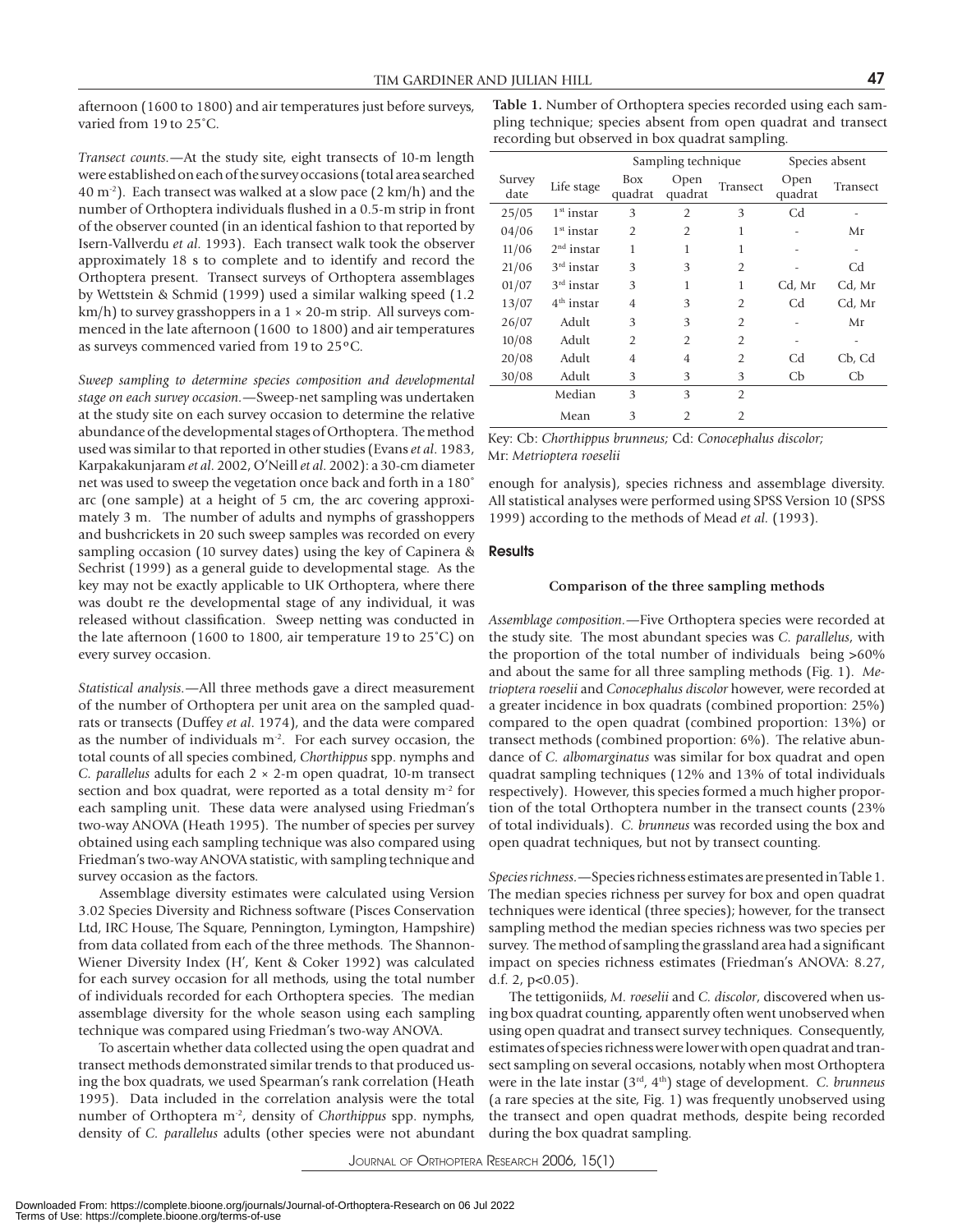

**Fig. 1.** Proportion for each Orthoptera species of the total number of individuals recorded for each sampling technique.

*Assemblage diversity.—*Assemblage diversity estimates were not significantly different among the three sampling techniques (Table 2; Friedman's ANOVA statistic: 3.26, d.f. 2, p>0.05). However, diversity estimates obtained using open quadrat and transect sampling had considerably greater variability than estimates derived using the box quadrat technique.

*Orthoptera abundance.—*The highest densities were reported on 21 June by all three methods (Fig. 2). Early (25 May-04 June) and late (26 July-20 August) in the monitoring season, both open quadrat and transect techniques underestimated the abundance of Orthoptera when compared to the box quadrat counts. The median Orthoptera densities m-2 for the whole monitoring season, produced using box quadrat (0.88 individuals m<sup>-2</sup>), open quadrat (0.69 individuals m<sup>-2</sup>) and transect  $(0.57 \text{ m}^2)$  sampling methods, were not significantly different (Friedman's ANOVA statistic: 2.60, d.f. 2, p>0.05).

**Table 2.** Assemblage diversity (H') estimates using each sampling technique.

|                | Sampling technique |                 |          | Difference of H' estimates from<br>uncontrolled techniques to box<br>quadrat data |          |  |
|----------------|--------------------|-----------------|----------|-----------------------------------------------------------------------------------|----------|--|
| Survey<br>date | Box<br>quadrat     | Open<br>quadrat | Transect | Open quadrat                                                                      | Transect |  |
| 25/05          | 0.72               | 0.50            | 0.56     | $-0.22$                                                                           | $-0.16$  |  |
| 04/06          | 0.18               | 0.43            | 0.00     | 0.25                                                                              | $-0.18$  |  |
| 11/06          | 0.00               | 0.00            | 0.00     | 0.00                                                                              | 0.00     |  |
| 21/06          | 0.59               | 0.12            | 0.13     | $-0.47$                                                                           | $-0.46$  |  |
| 01/07          | 0.20               | 0.00            | 0.00     | $-0.20$                                                                           | $-0.20$  |  |
| 13/07          | 0.35               | 0.00            | 0.27     | $-0.35$                                                                           | $-0.08$  |  |
| 26/07          | 0.72               | 0.21            | 0.53     | $-0.51$                                                                           | $-0.19$  |  |
| 10/08          | 0.58               | 0.65            | 0.56     | 0.07                                                                              | $-0.02$  |  |
| 20/08          | 0.85               | 1.15            | 0.67     | 0.30                                                                              | $-0.18$  |  |
| 30/08          | 0.94               | 1.01            | 0.97     | 0.07                                                                              | $-0.04$  |  |
| Median         | 0.58               | 0.32            | 0.40     | $-0.10$                                                                           | $-0.17$  |  |
| Mean           | 0.51               | 0.41            | 0.37     | $-0.11$                                                                           | $-0.14$  |  |

*Abundance of nymphs.—*Only nymphs and *C. parallelus* adults were in sufficient abundance at the study site to warrant individual analysis. The trends for *Chorthippus* spp. nymphal abundance were similar for all three sampling methods, with a peak density on 21 June observed for all three techniques (Fig. 3). A considerable underestimation (when compared to the box quadrat) of nymphal abundance using both open quadrat and transect techniques was observed on 4 June; contrastingly, an overestimation of abundance occurred using the open quadrat compared to the other techniques on 21 June when densities were at their highest. However, the median nymphal densities m-2 for the whole monitoring season, using box quadrat (0.50 individuals  $m<sup>-2</sup>$ ), open quadrat (0.48 individuals  $m<sup>-2</sup>$ ) and transect  $(0.41 \text{ individuals } m^2)$  sampling methods, were not significantly different (Friedman's ANOVA statistic: 0.06, d.f. 2, p>0.05).

*Abundance of Chorthippus parallelus adults.—*Akin to *Chorthippus* spp. nymphal abundance, *C. parallelus* adult density followed a similar trend for all three sampling methods, although peak density was determined on 13 July for all three techniques (Fig. 3). A large underestimate of adult abundance using the transect technique oc-



Fig. 2. Density estimates m<sup>-2</sup> of Orthoptera (all species and life stages combined) using each sampling technique.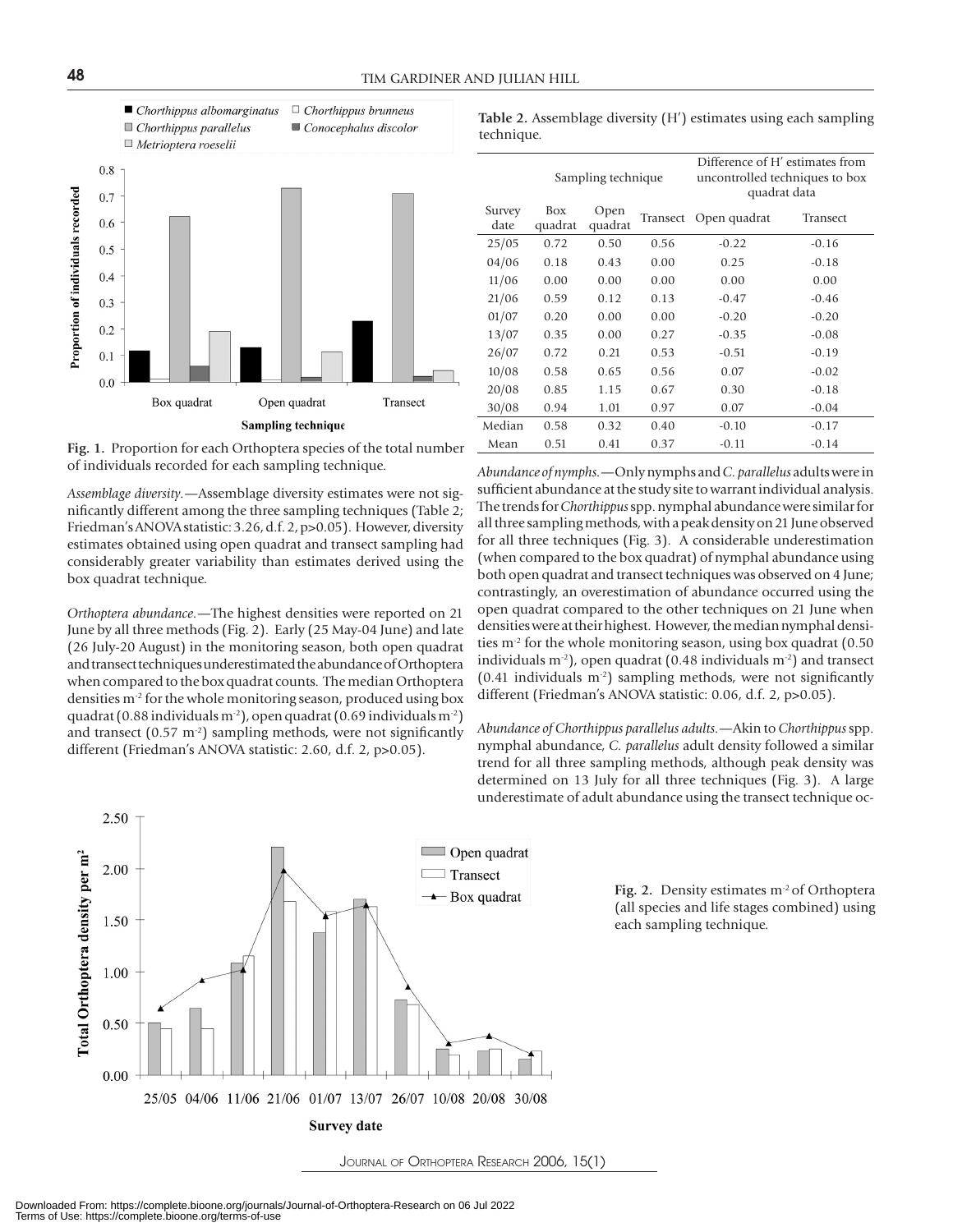Table 3. Spearman's rank correlations (r<sub>s</sub> values displayed) between assemblage attributes, recorded from box quadrat sampling and open quadrat and transect techniques.

| Assemblage attribute                 | Box quadrat<br>vs open<br>quadrat | Box quadrat<br>vs transect |
|--------------------------------------|-----------------------------------|----------------------------|
| Total Orthoptera density             | $0.98**$                          | $0.97**$                   |
| Chorthippus spp. nymph density       | $0.93**$                          | $0.93**$                   |
| Chorthippus parallelus adult density | $0.98**$                          | $1.00**$                   |
| Assemblage diversity                 | $0.73*$                           | $0.90**$                   |
| Species richness                     | $0.73*$                           | 0.45                       |

\* significant correlation at p<0.05

\*\* significant correlation at p<0.01

curred on 13 July. However, the median *C. parallelus* adult density m<sup>-2</sup> for the whole monitoring season, produced using box quadrat (0.10 individuals  $m<sup>-2</sup>$ ), open quadrat (0.09 individuals  $m<sup>-2</sup>$ ) and transect  $(0.10 \text{ individuals m}^2)$  sampling methods, was not significantly affected by sampling technique (Friedman's ANOVA statistic: 3.44, d.f. 2, p>0.05).

*Correlation of open quadrat and transect data with box quadrat estimates.*—Highly significant correlations (p<0.01) between the abundance estimates of total Orthoptera (all species combined), *Chorthippus* spp. nymphs and *C. parallelus* adults using open quadrat and transect techniques, and estimates from box quadrat sampling were observed (Table 3). Estimates of assemblage diversity were also significantly correlated between box quadrat sampling and open quadrat (p<0.05) and transect sampling (p<0.01). Although species richness was significantly correlated between box and open quadrat sampling (p<0.05), no such relationship was detected for the transect technique, suggesting that patterns of species richness using this method did not follow the overall trend produced by the box quadrat surveys.

#### Discussion

 Both open quadrat and transect sampling methods produced statistically similar estimates of the density of Orthoptera  $m<sup>2</sup>$  (Fig. 2), and of *Chorthippus* spp. nymphs and *C. parallelus* adults (Fig. 3), throughout the season (May-August), when compared to box quadrat estimates. Density estimates using open quadrat and transect techniques also seemed to follow the seasonal patterns of abundance displayed from the box quadrat counts (Figs 2, 3; Table 3). However, on 4 June, there was a substantial underestimate of the abundance of *Chorthippus* spp. nymphs using the open quadrat and transect sampling methods (Fig. 3).

 One explanation for the underestimation of density using open quadrat and transect flushing techniques could be emigration. During sampling, grasshoppers were observed escaping from the survey area before identification (of developmental stage/species) could be completed; therefore these individuals were not counted. However, with box quadrat counting, in approximately 50% of box quadrats, individuals attempting to escape jumped onto the quadrat sides thus allowing their easy identification. It may be very easy for individuals on the periphery of the observer's vision to escape without being counted in a high-density population and some confusion (and overestimation of numbers due to counting the same individuals twice) can be caused when multiple individuals are flushed at the same time, especially if there is a need to confirm species identifica-



**Fig. 3.** Density estimates m-2 of *Chorthippus* spp. nymphs (top) and *Chorthippus parallelus* adults (bottom) using each sampling technique.

tion.

 The data reported in this paper suggest that migration of individuals during sampling had no significant effect on the density estimates of nymphal and adult Orthoptera at the study site. A comparison between the species richness and assemblage diversity using each sampling technique was also undertaken (Tables 1 and 2). *M. roeselii* and *C. discolor* were not recorded on several occasions using the open quadrat and transect methods, whereas they were identified within the box quadrats. Overlooking these two species led to an underestimate of species richness on many occasions which affected subsequent assemblage diversity calculations. It may be better to use sweep-sampling techniques, which have been thoroughly tested in the field, to determine the species richness of Orthoptera assemblages, particularly in grasslands (sward height < 50 cm) with moderate or high densities of grasshoppers (> 2 adults m-2; Gardiner *et al*. 2005a).

 The two bushcricket species at the study site may have emigrated from the survey plots before identification could be confirmed. Indeed, *M. roeselii* and *C. discolor* were observed to jump onto the box quadrat sides on numerous occasions, allowing easy identification; with the other methods where emigration was not controlled, they may well have escaped unnoticed, particularly *C. discolor*, as it is a very small elusive bushcricket that often adopts a cryptic posture on the vegetation (Marshall & Haes 1988). *C. discolor* individuals often flatten their bodies against grass stems and extend their hind limbs when approached by an observer. This cryptic behavior is often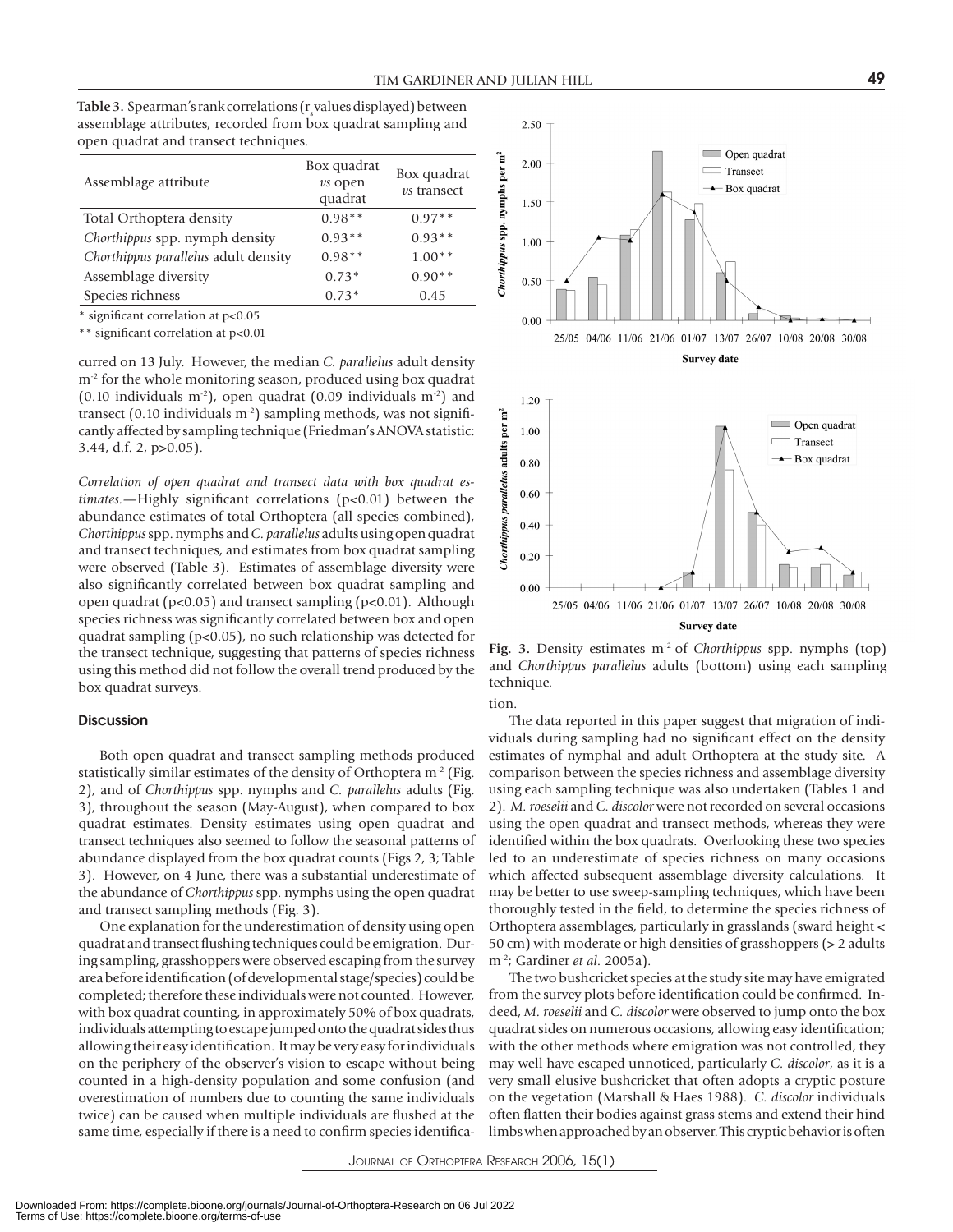accompanied by movements of the individual around a grass stem Acknowledgements so as to keep the perch between themselves and the observer (G. Morris pers. comm.). Macropterous forms of *M. roeselii* (f. *diluta*) and *C. discolor* are highly mobile and able to escape readily from the observer before identification has been confirmed. The behavior of the observer differed between the sampling techniques and may also have led to bushcrickets being overlooked, particularly when transect counting, because the observer is constantly on the move (with only short stops to record sightings) and unable to spend time searching the vegetation in any detail. However, during open and box quadrat counts the observer was able to inspect the vegetation with more care due to a stationary position; therefore individuals on the periphery of the survey areas may not have escaped detection as easily as with transect counting. Both *M. roeselii* and *C. discolor* can however be detected by their stridulation (Marshall & Haes 1988), and it may be possible to record their presence and abundance using bioacoustic techniques (Gardiner *et al*. 2005a).

 Over the course of the season, assemblage diversity determined using open quadrat and transect methods was not significantly less than the box quadrat diversity index, indicating that both methods may be used to ascertain assemblage diversity in a study of UK grasslands with some confidence, especially where relative differences are of interest. Where the abundance and species richness/assemblage diversity of bushcrickets is the main focus of the study, more precise methods such as box quadrats or sweep sampling should be used. However, the low densities of elusive species such as *C. discolor* and *M. roeselii* would mean that a high number of box quadrats would need to be placed in grasslands to accurately determine abundance.

 This study provides data on the abundance of Orthoptera throughout the season in a UK grassland, which may be useful in determining the optimum survey dates (although this will depend on weather conditions in different years) to maximize detection rates. It would seem that immature grasshoppers are in highest numbers in June or early July (peak on 21 June) and surveys for nymphs should be undertaken at this time. *C. parallelus* adults were in highest abundance on 13 and 26 July and declined rapidly after the latter date; therefore there may be a narrow time window for surveying adults of this species in *L. perenne* grasslands.

 Caution must be exercised in relating the results from this study of assemblages of improved *L. perenne* grassland to other sites. For example, densities of Orthoptera were relatively low in this study (densities mostly <2 individuals  $m<sup>-2</sup>$ ) when compared to acid grassland where densities can exceed 4 adults m-2 (Gardiner *et al*. 2002). The accuracy of open quadrat and transect techniques may be severely reduced in such high-density populations due to migration of individuals during counting (Gardiner *et al*. 2005a). Further research is needed into the efficiency of open quadrat and transect methods at a range of sites with differing vegetation types and Orthoptera densities.

 In conclusion, open quadrat and transect methods may provide fairly accurate and quick estimates of nymphal and adult Orthoptera abundance in UK grasslands, providing that the same surveyor undertakes the monitoring. Species richness and assemblage diversity may be underestimated using both methods in comparison to box quadrat counts, although the differences may be small. Therefore, when viewing data collected using these techniques, it is important to state the limitations of the sampling. When the objective of the study is to determine bushcricket presence, box quadrat counts or sweep sampling are more suitable, reflecting the tendency of both *C. discolor* and *M. roeselii* to be overlooked by open quadrat and transect counting.

 The authors wish to thank Writtle College for funding this project. Thanks are also extended to two anonymous referees and Dr Glenn Morris whose comments were extremely constructive and helpful in revising this paper.

#### References

- Ausden M. 1996. Invertebrates. In: Sutherland W.J. (Ed.) Ecological Census Techniques: a Handbook. Cambridge University Press, Cambridge, pp. 139-177.
- Bolger D.T., Suarez A.V., Crooks K.R., Morrison S.A., Case T.J. 2000. Arthropods in urban habitat fragments in southern California: area, age, and edge effects. Ecological Applications 10: 1230-1248.
- Bridle J.R., Vass-de-Zomba J., Butlin R.K. 2002. Fine-scale ecological and genetic variation in a *Chorthippus* grasshopper hybrid zone. Ecological Entomology 27: 499-504.
- Capinera J.L., Sechrist T.S. 1999. Grasshoppers (Acrididae) of Colorado: Identification Biology and Management [www document]. <http: //www.sdvc.uwyo.edu/grasshopper/ghcotoc.htm#ghcocontents> (accessed 23 January 2004)
- Cherill A.J., Brown V.K. 1990. The life cycle and distribution of the Wart-biter (*Decticus verrucivorus* L.) (Orthoptera: Tettigoniidae) in a chalk grassland in southern England. Biological Conservation 53: 125-143.
- Cigliano M.M., Torrusio S., de Wysiecki M.L. 2002. Grasshopper (Orthoptera: Acrididae) community composition and temporal variation in the Pampas, Argentina. Journal of Orthoptera Research 11: 215-221.
- Clarke E.J. 1948. Studies in the ecology of British grasshoppers. Transactions of the Royal Entomological Society of London 99: 173-222.
- Duffey E., Morris M.G., Sheail J., Ward L.K., Wells D.A., Wells T.C.E. 1974. Grassland Ecology and Wildlife Management. Chapman and Hall, London.
- Evans E.W., Rogers R.A., Opfermann, D.J. 1983. Sampling grasshoppers (Orthoptera: Acrididae) on burned and unburned tallgrass prairie: night trapping vs. sweeping. Environmental Entomology 12: 1449-1454.
- Gardiner T., Pye M. 2001. Habitats of Orthoptera on the Writtle College estate in Essex. Bulletin of the Amateur Entomologists' Society 60: 154-160.
- Gardiner T., Pye M., Field R., Hill J. 2002 The influence of sward height and vegetation composition in determining the habitat preferences of three *Chorthippus* species (Orthoptera: Acrididae) in Chelmsford, Essex, UK. Journal of Orthoptera Research 11: 207-213.
- Gardiner T., Pye M., Field R. 2003. Habitat preferences of three *Chorthippus* species (Orthoptera: Acrididae) in the Chelmsford area. Essex Naturalist  $20.83 - 91$
- Gardiner T., Hill J., Chesmore D. 2005a. Review of the methods frequently used to estimate the abundance of Orthoptera in grassland ecosystems. Journal of Insect Conservation 9: 151-173.
- Gardiner T., Pye M., Hill J. 2005b. The effect of pasture improvement and burning on Orthoptera populations of Culm grasslands in north-west Devon, UK. Journal of Orthoptera Research 14: 153-159.
- Grayson F.W.L., Hassall M. 1985. Effects of rabbit grazing on population variables of *Chorthippus brunneus* (Orthoptera). Oikos 44: 27-34.
- Greenwood J.J.D. 1996. Basic techniques. In: Sutherland W.J. (Ed.) Ecological Census Techniques: a Handbook. Cambridge University Press, Cambridge, pp. 11-110.
- Heath D. 1995. An Introduction to Experimental Design and Statistics for Biology. UCL Press, London.
- Isern-Vallverdu J., Pedrocchi-Renault C., Voisin J-F. 1993. A comparison of methods for estimating density of grasshoppers (Insecta: Orthoptera) on Alpine pasturelands. Revue d'Ecologie Alpine II: 73-80.
- Karpakakunjaram V., Kolatkar M.D., Muralirangan M.C. 2002. Effects of abiotic factors on the population of an acridid grasshopper, *Diabolocatantops pinguis* (Orthoptera: Acrididae) at two sites in southern India: a threeyear study. Journal of Orthoptera Research 11: 55-62.